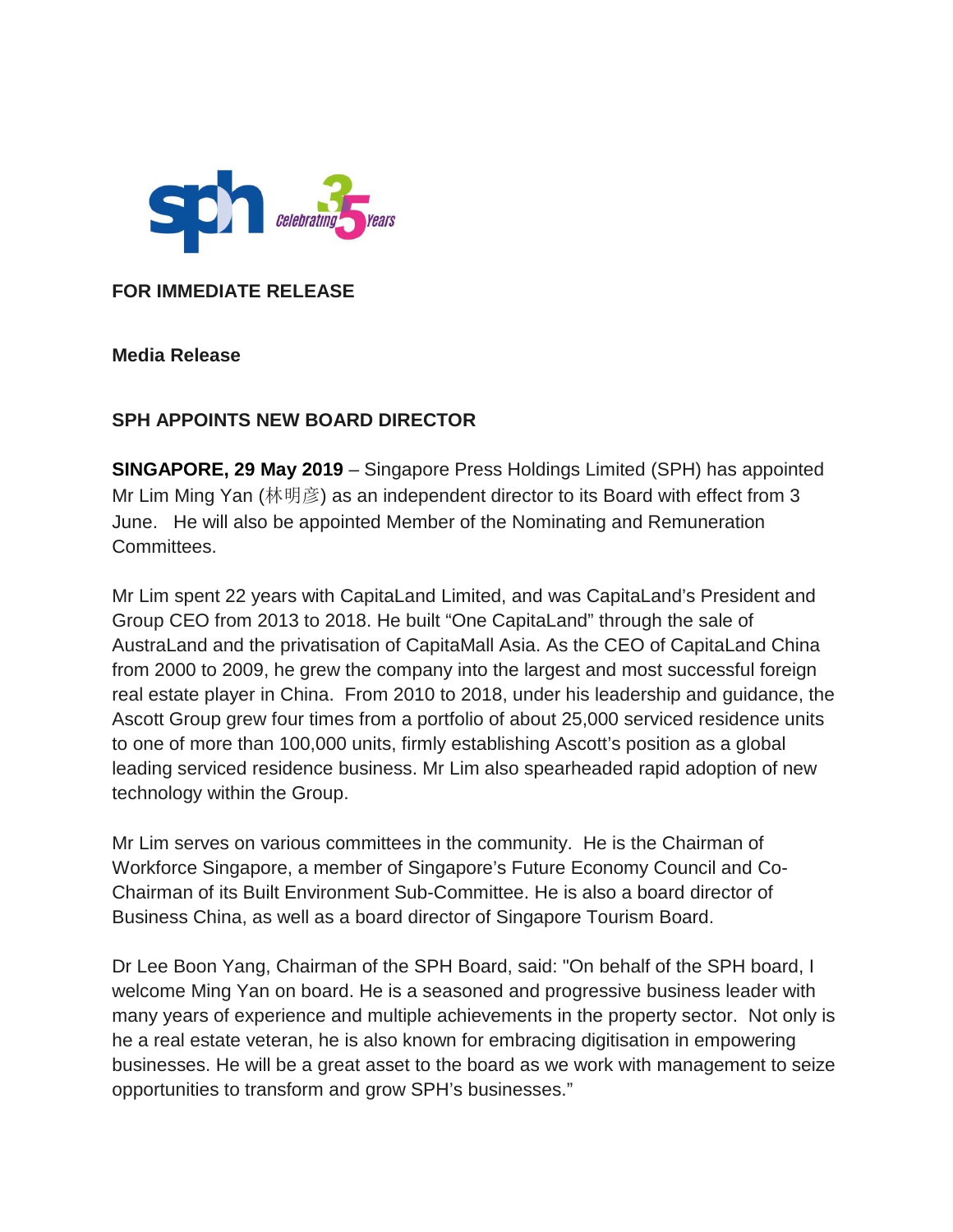Mr Lim said: "SPH is a respected media organisation. Not only has it embarked on the transformation of its media business, it has also made big strides into other businesses in Singapore and beyond. This is an exciting time for SPH, and I am honoured to be joining its Board. I look forward to working with the rest of the SPH Board to contribute to the company's business strategy and success."

Enclosed – photo of Mr Lim Ming Yan



## **Issued by Singapore Press Holdings Ltd Co. Regn. No. 198402868E**

For more information, please contact:

Chin Soo Fang Head, Corporate Communications & CSR Singapore Press Holdings DID: 6319 1216 Email: soofang@sph.com.sg

## **About Singapore Press Holdings Ltd**

Incorporated in 1984, main board-listed Singapore Press Holdings Ltd (SPH) is Asia's leading media organisation, engaging minds and enriching lives across multiple languages and platforms.

SPH's core business is publishing of newspapers, magazines and books in both print and digital editions. It also owns other digital products, online classifieds, radio stations and outdoor media.